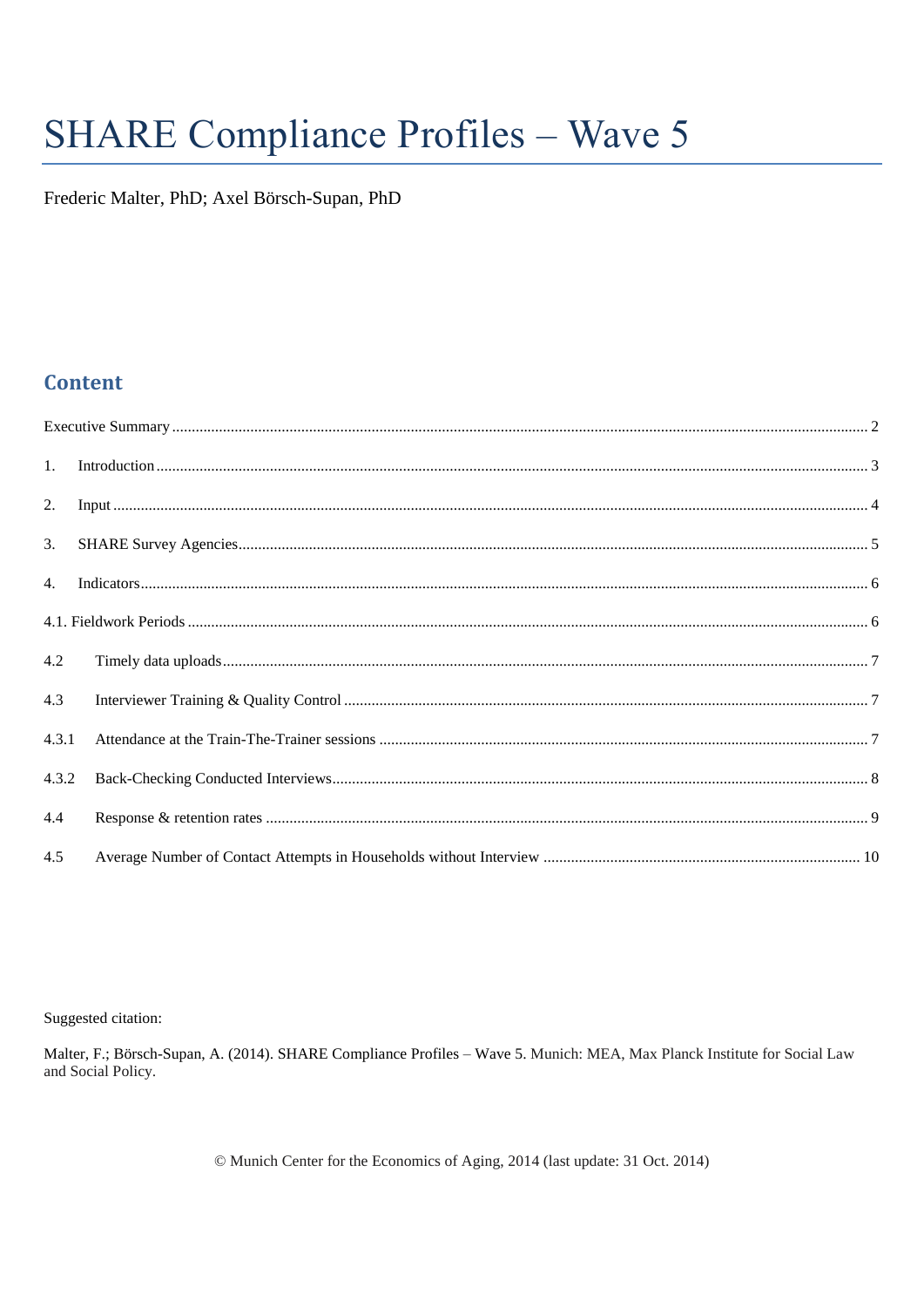# <span id="page-1-0"></span>**Executive Summary**

- All countries participating in SHARE wave 5 submitted the required input documentation and deliverables in full, with only one exception: Denmark was unable to deliver a sampling design from or proper gross sample file for their all-cohort refreshment sample.
- Data collection of wave 5 was achieved with a largely synchronous schedule across participating countries, except for Luxembourg which started much later than all other SHARE countries.
- Attendance of survey agency trainers at the TTTs was satisfactory.
- During fieldwork, timeliness of data uploads was sufficient.
- Three countries and the province of Girona reached the minimum household response rate of 50% in their baseline sample (out of 11 countries, or 30%).
- Nine out of out of 15 countries (60%) reached or exceeded the minimum individual-level target retention rate of 80% in subsample A-B.
- All survey agencies performed some kind of back-checks to validate the properness of conducted interviews.
- Six out of 15 countries (40%) performed six or more contacts or contact attempts with panel households that remained un-interviewed. Three out of 11 countries (27%) performed six or more contacts or contact attempts with refreshment households that remained un-interviewed.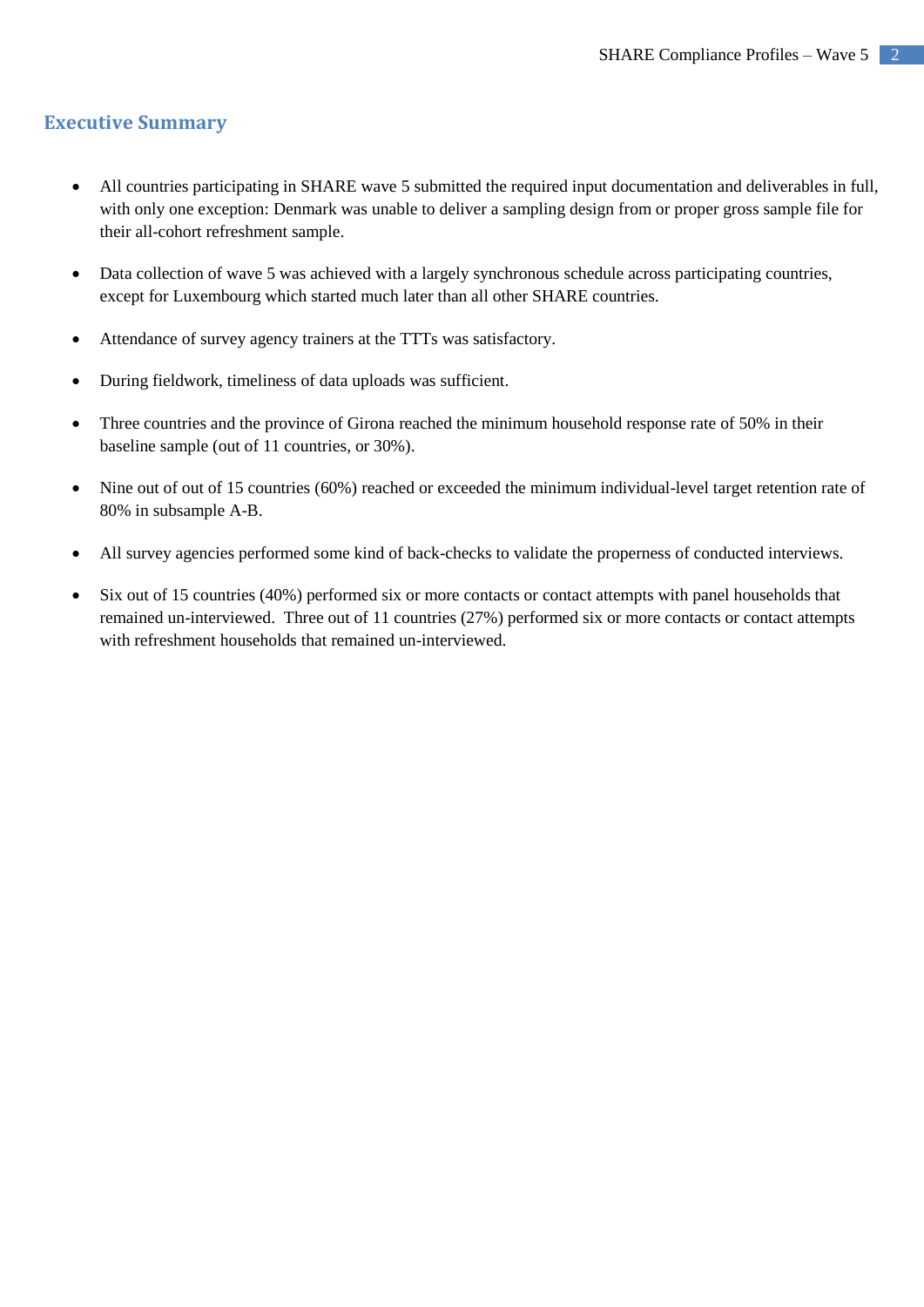## <span id="page-2-0"></span>**1. Introduction**

The Survey of Health, Ageing and Retirement in Europe (SHARE) is an ex-ante harmonized, longitudinal and multidisciplinary survey infrastructure aimed at filling the gap of much-needed comparative data on population ageing across Europe. Ex-ante harmonization means that not only the questionnaire design (electronically realized as CAPI instrument) but also fieldwork procedures (most of them realized electronically in form of the SMS) are standardized across countries. This approach fundamentally differs from the Eurostat approach (e.g., in EU-SILC) where survey execution is a national matter. The ex-ante harmonization approach has been chosen by SHARE for scientific reasons as it minimizes those artifacts in cross-national comparisons that are created by country-specific survey design.

While national operations in all participating countries are coordinated by university-based groups of researchers, the actual interviewing is - in most countries - subcontracted to for-profit survey organizations which have the expertise, staff and logistics available to conduct large-scale operations like SHARE with high quantities of face-to-face interviews. A major challenge is to ensure the ex-ante harmonization of the survey in such a decentralized environment. To this effect, SHARE employs three instruments: the SHARE Model Contract provides the legal framework for standards and quality control; the SHARE Survey Specifications define the quality standards of the survey ex ante; and the SHARE Compliance Profiles report adherence to those standards ex post. This legal and scientific framework is to be adopted by all participating countries without modifications: all for-profit contractors are mandated to comply with the SHAREspecific quality standards laid out in the SHARE Survey Specifications which are legally framed as an annex to the SHARE Model Contract (survey specifications can be obtained per email request to info@share-project.org).

The SHARE Compliance Profiles consist of a set of quality control indicators based on the SHARE Survey Specifications which are appended to the SHARE Model Contract. All participating countries are evaluated on these indicators uniformly, although the environments for conducting the survey differ among European countries. The combination of ex-ante Survey Specifications and ex-post Compliance Profiles levels the playing field for all participating countries and allows for a fair comparison of national survey quality. An ex-ante harmonized endeavor like SHARE cannot afford to set country-specific standards on what qualifies as good performance.

This document reports how SHARE quality standards were adhered to in wave 5. Section 2 describes the data input for this evaluation. Section 3 lists the survey agencies involved from wave 1 to wave 5. Section 4 reports the results in form of the various indicators. Like wave 4, it is important to note that Wave 5 of SHARE was conducted under the new decentralized funding scheme. As opposed to the first three earlier waves, survey operations in each country were financed nationally and not centrally by the EU Commission. This still puts the ex-ante harmonization approach under pressure, not the least due to the difficulties of some countries to provide the necessary funds in time. The compliance profiles in this report therefore do not only reflect differences in survey agency performance but also the time pressure and shortage of money in the some participating countries.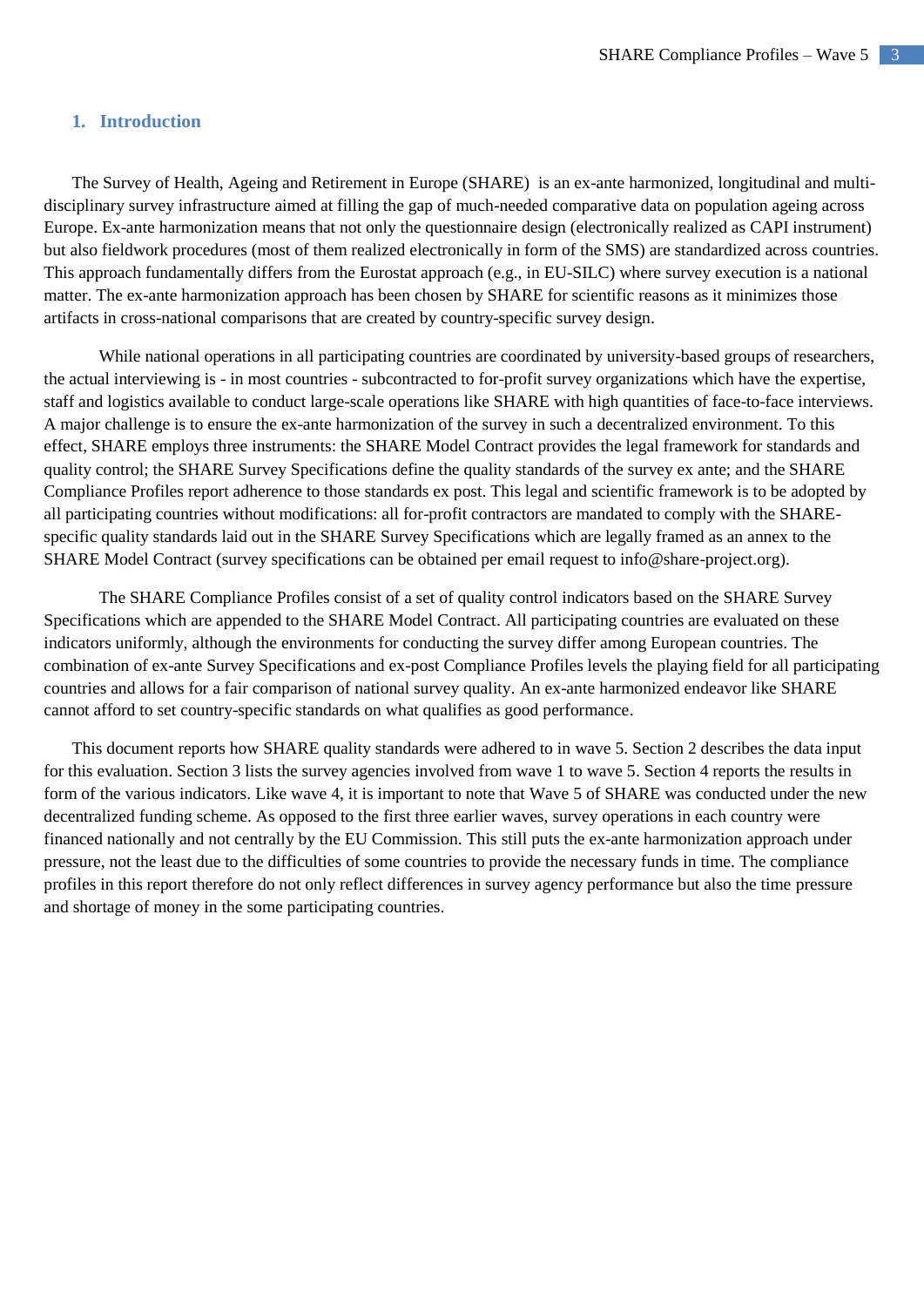# **2. Input**

<span id="page-3-0"></span>To assess indicators and compare them to standards, various sources of input were required. Most indicators presented here were computed with data received directly through the SHARE IT infrastructure (SMS data, CAPI data & keystroke files). For indicators related to interviewer training and interviewer retention and interviewer quality control, we requested documentation in (partly) standardized forms and templates from contracting survey organizations and /or scientific country teams, such as interviewer rosters, sampling design forms, training slides, and interviewer quality back-checks. We applied an "Intent-To-Treat" approach to missing documentation: if a country failed at delivering requested input material, this was equated with failing on the indicator assessed through that missing documentation. The table below shows that SHARE received practically all deliverables from all countries and the province of Girona.

|                      | Refreshment  |             |        |                                                         |                                                                            |             |             |           |                |        |
|----------------------|--------------|-------------|--------|---------------------------------------------------------|----------------------------------------------------------------------------|-------------|-------------|-----------|----------------|--------|
|                      | sample sign- |             |        |                                                         |                                                                            |             |             |           |                | Back   |
|                      | off Forms    |             |        | Gross sample NTS slides Agency Feedback NTS observation |                                                                            | Interviewer | Interviewer | Drop-off  | Drop-off paper | checks |
|                      | [SA05]       | file [SA07] | [SA08] | Form [SA09]                                             | protocol [SA10] roster 1 [SA11] roster 2 [SA11] data [SA13] version [SA13] |             |             |           |                | [SA14] |
| Austria (AT)         | na           | na          |        |                                                         |                                                                            |             |             |           |                |        |
| Belgium (BE-FR)      |              |             |        |                                                         |                                                                            |             |             | na        | na             |        |
| Belgium (BE-NL)      |              |             |        |                                                         |                                                                            |             |             | na        | na             |        |
| Switzerland (CH)     | na           | na          |        |                                                         |                                                                            |             |             | na        | na             |        |
| Czech Republic (CZ)  |              |             |        |                                                         |                                                                            |             |             |           | ●              |        |
| Germany (DE)         |              |             |        |                                                         |                                                                            |             |             | na        | na             |        |
| Denmark (DK)         |              |             |        |                                                         |                                                                            |             |             | na        | na             |        |
| Estonia (EE)         | na           | na          |        |                                                         |                                                                            |             |             | na        | na             |        |
| Spain (ES)           | na           | na          |        |                                                         |                                                                            |             |             | na        | na             |        |
| Spain (Girona, ES-G) |              |             |        |                                                         |                                                                            |             |             | na        | na             |        |
| France (FR)          | na           | na          |        |                                                         |                                                                            |             |             | na        | na             |        |
| Israel (IL)          |              |             |        |                                                         |                                                                            |             |             | $\bullet$ | $\bullet$      |        |
| Italy (IT)           |              |             |        |                                                         |                                                                            |             |             | na        | na             |        |
| Luxembourg (LU)      |              |             |        |                                                         |                                                                            |             |             | na        | na             |        |
| Netherlands (NL)     |              |             |        |                                                         |                                                                            |             |             | na        | na             |        |
| Sweden (SE)          |              |             |        |                                                         |                                                                            |             |             | na        | na             |        |
| Slovenia (SI)        |              |             |        |                                                         |                                                                            |             |             | na        | na             |        |

#### **Table 1. Input of wave 5 compliance profiles**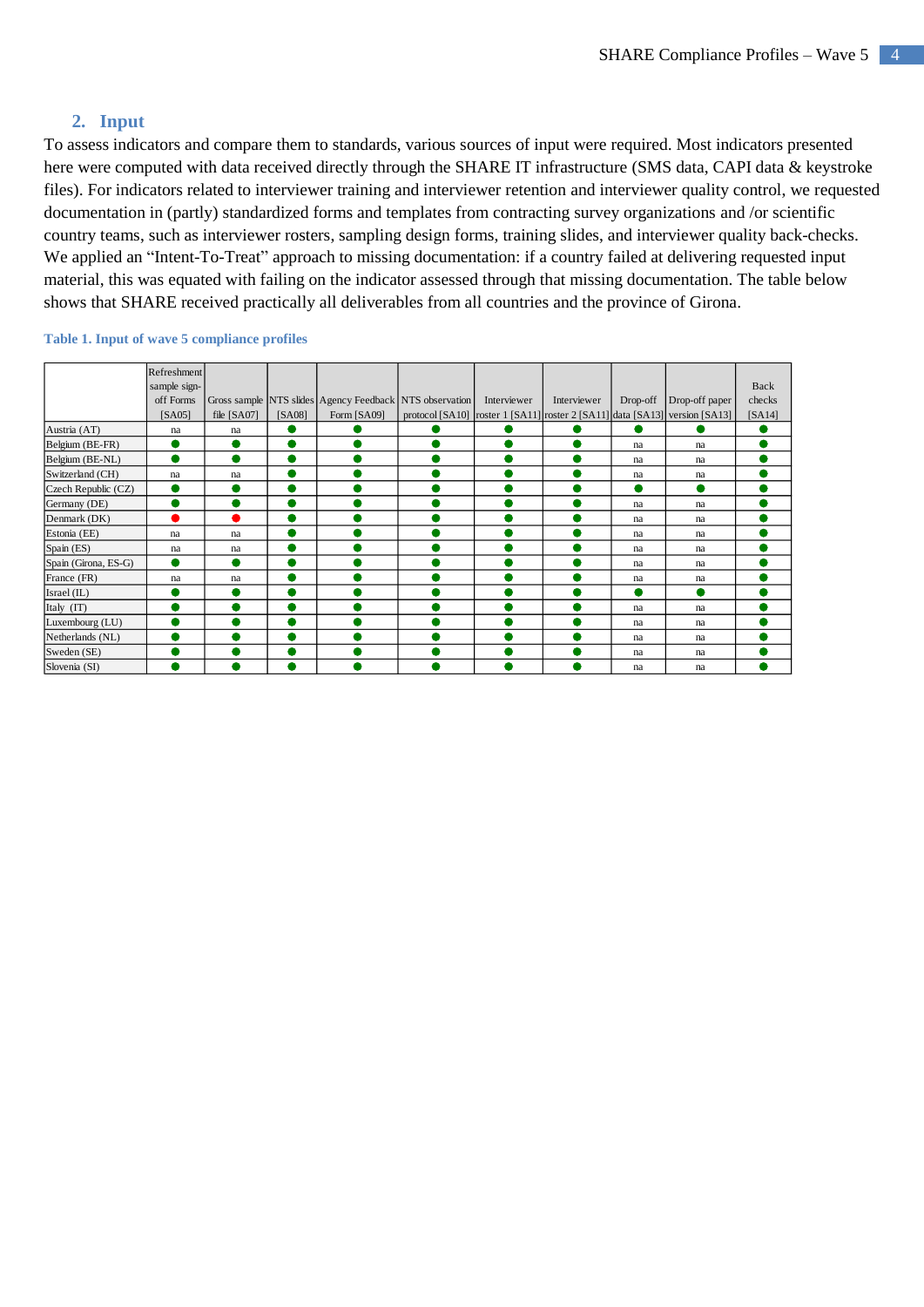# <span id="page-4-0"></span>**3. SHARE Survey Agencies**

The organizations in the Table 2 below conducted the fieldwork in each wave. There has been high stability of contracted survey agencies over time in most countries.

|              | <b>Wave 1</b>            | <b>Wave 2</b>    | <b>Wave 3</b>   | <b>Wave 4</b>             | <b>Wave 5</b>        |
|--------------|--------------------------|------------------|-----------------|---------------------------|----------------------|
| AT           | <b>IMAS</b>              | <b>IMAS</b>      | <b>IFES</b>     | <b>IFES</b>               | <b>IFES</b>          |
| <b>BE-FR</b> | PSBH,                    | PSBH,            | PSBH,           | PSBH,                     | CELLO-               |
|              | Liège Univ.              | Liège Univ.      | Liège Univ.     | Liège Univ.               | Antwerp Univ.        |
| BE-          | <b>PSBH</b>              | <b>PSBH</b>      | CELLO-          | CELLO-                    | CELLO-               |
| NL           | Antwerp Univ.            | Antwerp Univ.    | Antwerp Univ.   | Antwerp Univ.             | Antwerp Univ.        |
| CH           | MIS Trend                | <b>LINK</b>      | <b>LINK</b>     | <b>LINK</b>               | <b>LINK</b>          |
| <b>CZ</b>    |                          | SC&C             | SC&C            | SC&C                      | SC&C                 |
| DE           | infas GmbH               | infas GmbH       | infas GmbH      | infas GmbH                | <b>TNS</b> Infratest |
| DK           | SFI-Survey               | SFI-Survey       | SFI-Survey      | SFI-Survey                | SFI-Survey           |
| EЕ           |                          | $\sim$           | $\sim$          | <b>Statistics Estonia</b> | <b>GfK</b>           |
| <b>ES</b>    | TNS Demoscopia           | TNS Demoscopia   | TNS Demoscopia  | TNS Demoscopia            | TNS Demoscopia       |
| ES-G         |                          | $\blacksquare$   | $\sim$          | $\equiv$                  | TNS Demoscopia       |
| FR           | <b>INSEE</b>             | <b>INSEE</b>     | <b>INSEE</b>    | INSEE $(panel)$ /         | <b>GFK-ISL</b>       |
|              |                          |                  |                 | <b>GFK-ISL</b>            |                      |
|              |                          |                  |                 | (refresh.)                |                      |
| $\mathbf{L}$ | Cohen Institute,         | Cohen Institute, |                 |                           | Cohen Institute,     |
|              | Tel Aviv Univ.           | Tel Aviv Univ.   |                 |                           | Tel Aviv Univ.       |
| IT           | DOXA S.p.A.              | DOXA S.p.A.      | DOXA S.p.A.     | DOXA S.p.A.               | <b>IPSOS</b>         |
| LU           |                          |                  |                 |                           | <b>CEPS</b>          |
| NL           | <b>TNS NIPO</b>          | TNS NIPO         | TNS NIPO        | <b>TNS NIPO</b>           | <b>TNS NIPO</b>      |
| <b>SE</b>    | Intervjubolaget          | Intervjubolaget  | Intervjubolaget | Intervjubolaget           | Intervjubolaget      |
|              | <b>IMRI</b>              | <b>IMRI</b>      | <b>IMRI</b>     | <b>IMRI</b>               | <b>IMRI</b>          |
| SI           | $\overline{\phantom{0}}$ |                  |                 | <b>CJMMK</b>              | <b>CJMMK</b>         |

**Table 2. Survey agencies from wave 1 to 5 of countries participating in wave 5**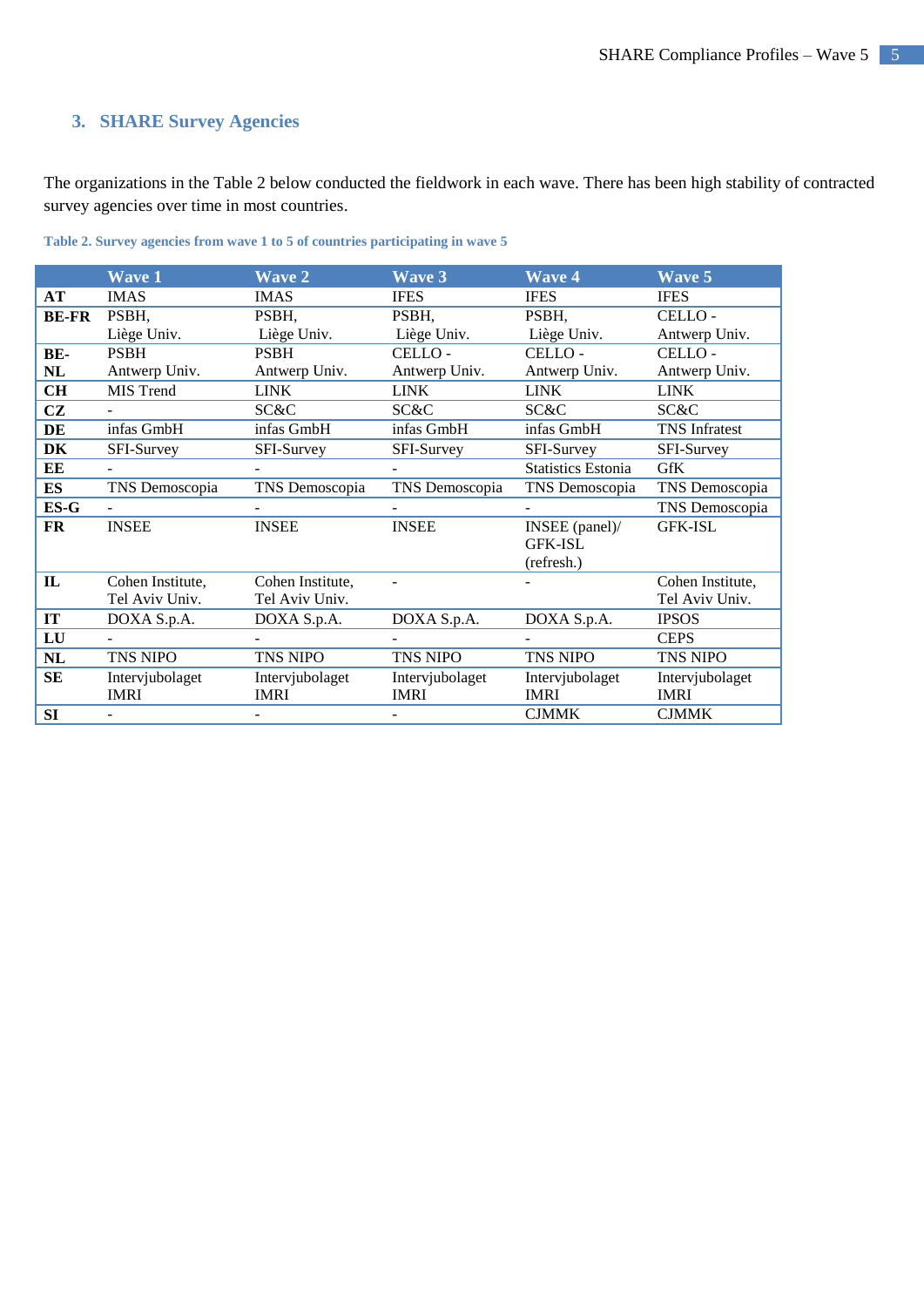# <span id="page-5-0"></span>**4. Indicators**

# <span id="page-5-1"></span>**4.1. Fieldwork Periods**

A synchronized execution of fieldwork in all participating countries is a crucial requirement for an ex-ante harmonized survey like SHARE for at least three reasons. First, from a scientific point of view, synchronicity of interview dates allows cross-country comparisons of effects of seminal events, such as the financial crisis in 2008/2009. Second, limited resources at central coordination make simultaneous monitoring of fieldwork necessary. Likewise, post-data collection processing of data, which ultimately yields public data releases to the scientific community, relies on availability of all interview data at the same point in time. Data are never processed for countries individually, but always enter crosscountry processing procedures at the same point in time. In other words, one country being late has negative externalities in terms of monetary and logistic terms for everybody else.



#### **Figure 1. Fieldwork periods in SHARE wave 5**

As opposed to wave four, fieldwork in wave five could be conducted largely synchronous. The beginning of fieldwork is indicated by receiving the SD software, carrying out the national training sessions, conducting the first interview, and providing the first data upload. In all countries except Luxembourg, the start of fieldwork lies somewhere between mid-January and mid-March of 2013. Luxembourg joined fieldwork in July. The end of fieldwork is marked by the strict deadline of 30 November 2014. No new interview data could be accepted after that date.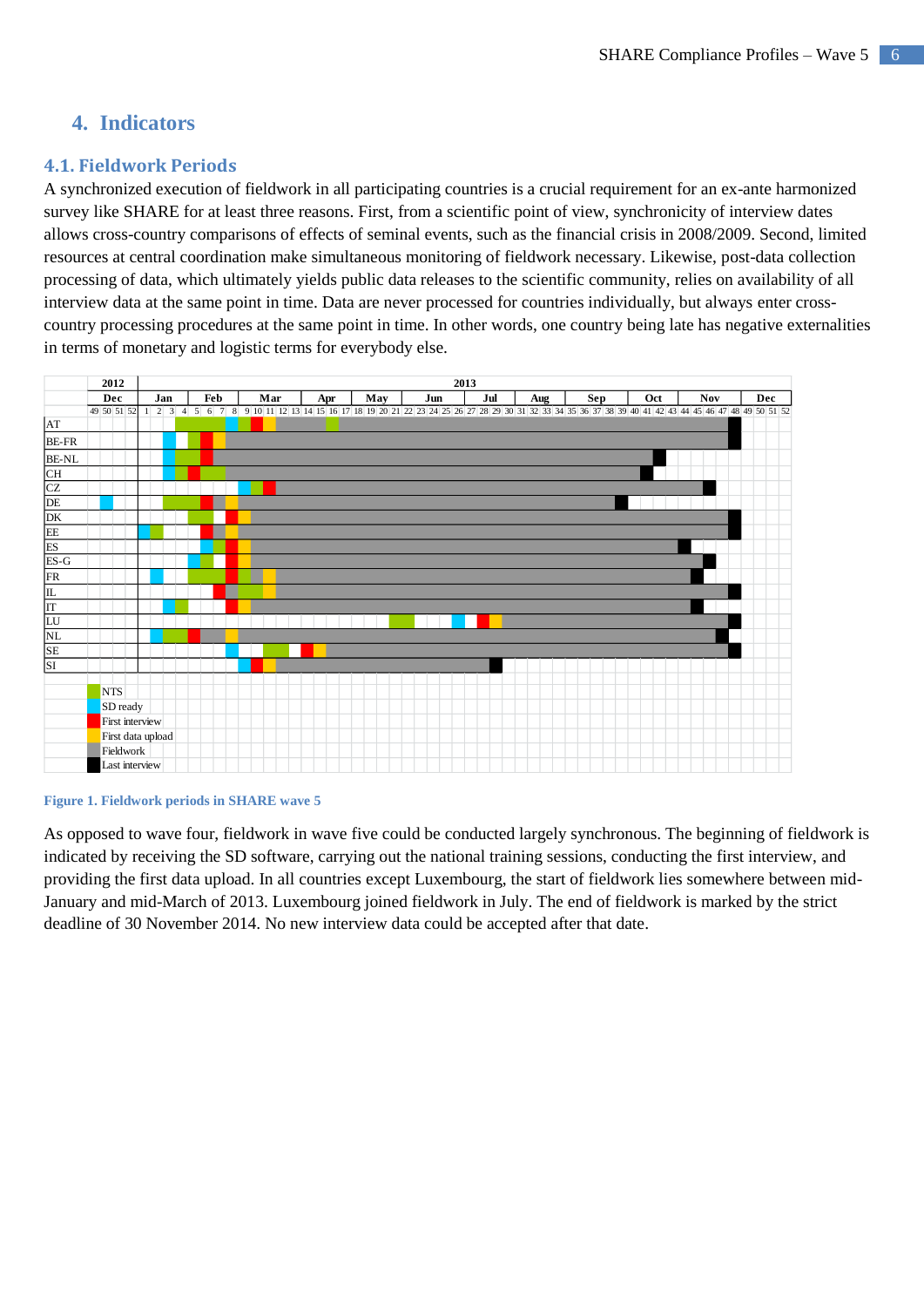## <span id="page-6-0"></span>**4.2Timely data uploads**

Proper fieldwork monitoring is premised on synchronous availability of fieldwork data from all countries. SHARE specified upload dates for the entire fieldwork period up-front. The table below shows the rate of timely uploads of the countries' Sample Distributor with Centerdata servers. We rated "on time" any upload received within a three-day period of the specified day (e.g., if an upload was scheduled for the  $20<sup>th</sup>$ , we rated the receipt of data "on time" if it arrived anywhere between the  $17<sup>th</sup>$  and  $23<sup>rd</sup>$  of the month). Overall, we had specified 17 export dates. A rate of less than 80 percent was considered insufficient.

**Table 3. Timely data uploads**

|              | <b>Percent</b> |
|--------------|----------------|
| AT           | 95             |
| <b>BE-FR</b> | 95             |
| <b>BE-NL</b> | 95             |
| CН           | 95             |
| CZ           | 85             |
| DE           | 94             |
| DK           | 95             |
| EE           | 80             |
| ES           | 91             |
| $ES-G$       | 84             |
| FR           | 100            |
| IL           | 100            |
| IТ           | 95             |
| LU           | 91             |
| NL           | 100            |
| SЕ           | 89             |
| SІ           | <b>100</b>     |

# <span id="page-6-1"></span>**4.3Interviewer Training & Quality Control**

### <span id="page-6-2"></span>**4.3.1 Attendance at the Train-The-Trainer sessions**

SHARE uses a multiplier approach to conduct study-specific training. A centralized train-the-trainer (TTT) event is held before every pilot phase, the pretest and the main survey with the goal of teaching head trainers of each country who then multiply this knowledge in their home country by training the actual field interviewers. Attendance of (at least) two representatives of the contracted survey organization is crucial to ensure proper relaying of training content at the national level. While it is understood that funding restrictions on the national level may restrict travel budgets to one person attending, two or more persons are preferable because this permits specialization according to survey domains and subsequent professionalization. The table below shows the number of survey agency staff attending each TTT. We consider attendance of two agency representative as sufficient, one person attendance as necessary and absence of agency staff from the TTT as posing a serious problem.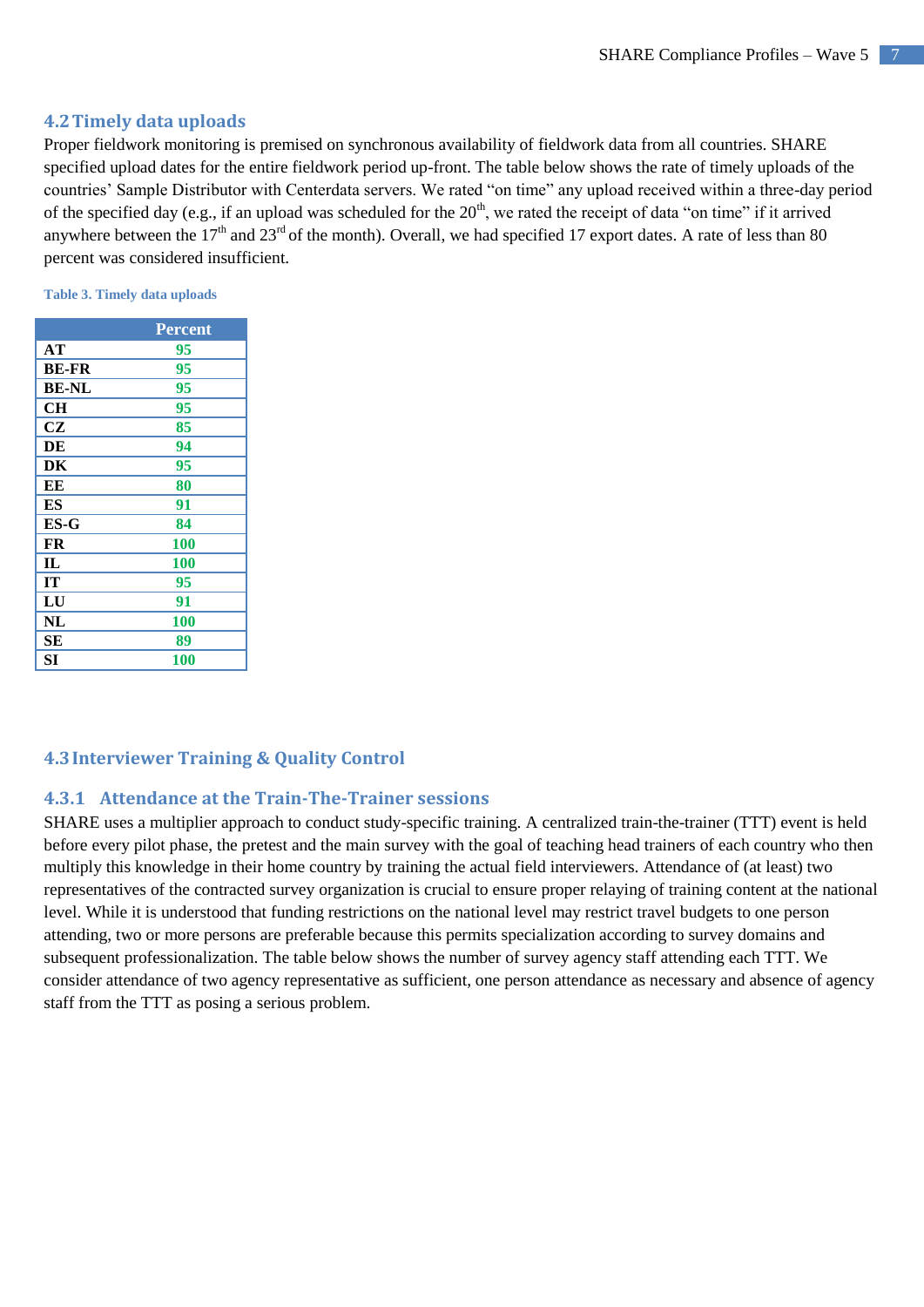#### **Table 4. Survey agency attendance at wave 5 TTTs**

|              | <b>Pilot TTT</b> | <b>Pretest TTT</b> | <b>Main TTT</b> |
|--------------|------------------|--------------------|-----------------|
| AT           | $\bf{0}$         | 2                  | $\mathbf{2}$    |
| <b>BE-FR</b> | 3                | 3                  | 3               |
| <b>BE-NL</b> | $\overline{2}$   | $\mathbf{2}$       | $\overline{2}$  |
| CH           | $\bf{0}$         | 1                  | 1               |
| CZ           | $\overline{2}$   | $\overline{2}$     | $\overline{2}$  |
| DE           | 1                | 4                  | 3               |
| DK           | 1                | $\mathbf{2}$       | $\overline{2}$  |
| EE           | $\bf{0}$         | $\overline{2}$     | $\overline{2}$  |
| ES           | $\bf{0}$         | $\overline{2}$     | 5               |
| ES-G         | $\bf{0}$         | $\overline{2}$     | 5               |
| <b>FR</b>    | $\bf{0}$         | 3                  | $\overline{2}$  |
| $\mathbf{L}$ | $\bf{0}$         |                    | 1               |
| IT           | $\mathbf{3}$     | $\overline{2}$     | 3               |
| LU           | $\bf{0}$         | 1                  | 4               |
| NL           | $\overline{2}$   | $\mathbf{2}$       | 3               |
| <b>SE</b>    | 3                | $\mathbf{2}$       | 4               |
| SI           | $\overline{2}$   | 1                  | $\overline{2}$  |

# <span id="page-7-0"></span>**4.3.2 Back-Checking Conducted Interviews**

SHARE mandates at least 20 percent of all interviewed households are being followed up on to verify that an interview has taken place and that is was done properly. The goal is to make interviewers before the start of fieldwork aware that there will be a good chance their work will be inspected for falsifications and professional properness. Survey agencies were free to apply their own organization's procedure to verify conducted interviews (i.e. if responding households were contacted by mail or telephone, etc.). Unfortunately, the lack of standardized back-check procedures prohibited a consistent quantitative assessment for this evaluation report. The table below simply shows if any kind of back-checks with interviewed households was performed. All countries performed some kind of back-check.

**Table 5. Interviewer quality control ("back-checks")**

|              | <b>Back-checks</b> |
|--------------|--------------------|
| AT           |                    |
| <b>BE-FR</b> |                    |
| <b>BE-NL</b> |                    |
| <b>CH</b>    |                    |
| CZ           |                    |
| DE           |                    |
| DK           |                    |
| EE           |                    |
| ES           |                    |
| ES-G         |                    |
| FR           |                    |
| IL           |                    |
| IT           |                    |
| LU           |                    |
| NL           |                    |
| SЕ           |                    |
| SI           |                    |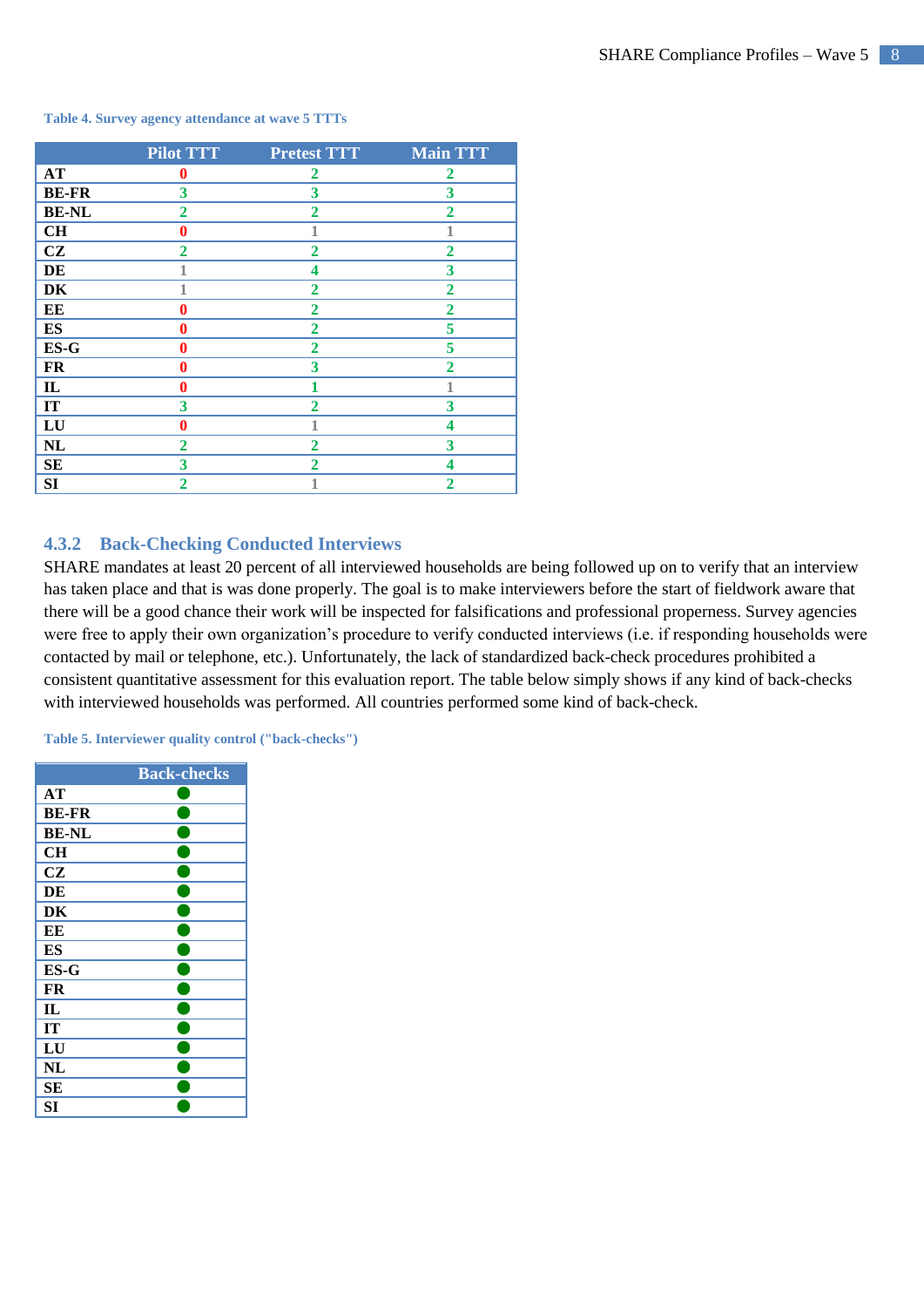## <span id="page-8-0"></span>**4.4 Response & retention rates**

A good fieldwork outcome is characterized by high contact rates and high cooperation rates. Together, this results in high response rates for baseline/refreshment samples and high retention rates for panel samples. Due to partner eligibility and recovery of respondents who weren't interviewed in one or more previous waves, the panel samples of SHARE can be split into four sub-samples<sup>1</sup>.

The SHARE Model Contract stipulates that in the combined panel sub-samples A and B, a minimum of 80% of respondents will be re-interviewed. For baseline samples or refreshment samples, the document stipulates a minimum of 50 percent of eligible households to be interviewed. Table 7 below shows if countries passed or failed these contractual standards. It can be seen that about two thirds of all countries with panel samples surpassed the limit, whereas a third of all countries and the region of Girona reached the goal in their baseline/refreshment samples.

**Table 6. Response & retention rates in wave 5**

|              | <b>Minimum individual retention</b><br>rate in panel A& B $(80\%)$ | <b>Minimum household</b><br>response rate refreshment<br>sample $(50\%)$ |
|--------------|--------------------------------------------------------------------|--------------------------------------------------------------------------|
| AT           |                                                                    | na                                                                       |
| <b>BE-FR</b> |                                                                    |                                                                          |
| <b>BE-NL</b> |                                                                    |                                                                          |
| CH           |                                                                    | na                                                                       |
| CZ           |                                                                    |                                                                          |
| DE           |                                                                    |                                                                          |
| DK           |                                                                    |                                                                          |
| EE           |                                                                    | na                                                                       |
| ES           |                                                                    | na                                                                       |
| $ES-G$       | na                                                                 |                                                                          |
| FR           |                                                                    | na                                                                       |
| $\mathbf{L}$ |                                                                    |                                                                          |
| IT           |                                                                    |                                                                          |
| LU           | na                                                                 |                                                                          |
| <b>NL</b>    |                                                                    |                                                                          |
| <b>SE</b>    |                                                                    |                                                                          |
| SI           |                                                                    |                                                                          |

Subsample D: all nonresponding spouses/partners and new spouses/partners who have not participated in any previous SHARE wave so far.

 $\frac{1}{1}$ Subsample A: all respondents who participated in the last SHARE wave (wave 4).

Subsample B: all respondents who participated in any previous SHARE wave, but not in the last SHARE wave (wave 4), and live in a household where at least one household member participated in the last wave (wave 4).

Subsample C: all respondents who participated in any previous SHARE wave, but not in the last SHARE wave (wave 4), and do *not* live in a household where at least one household member participated in the last SHARE wave (wave 4).